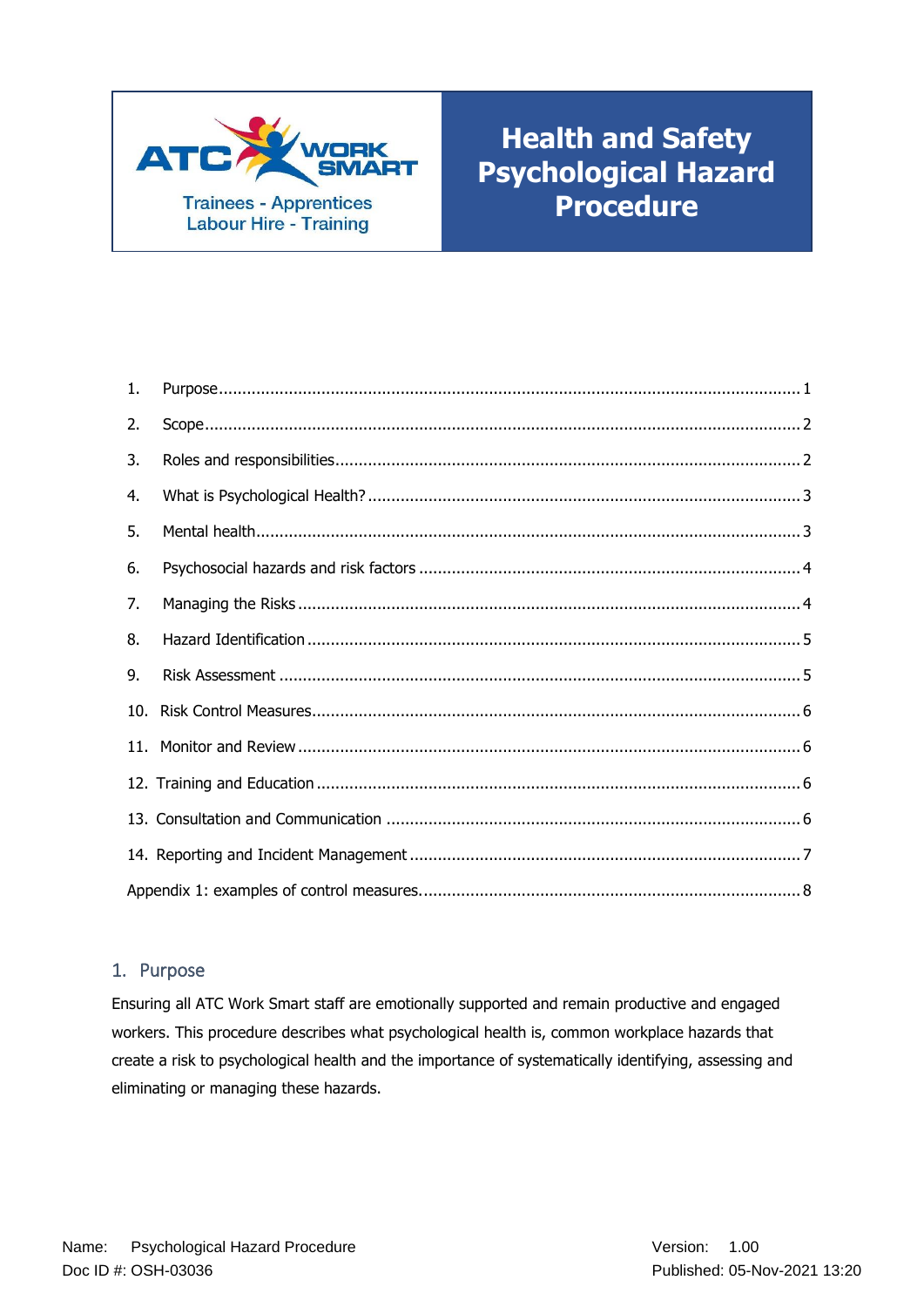#### <span id="page-1-0"></span>2. Scope

ATC Work Smart will take reasonably practicable steps to develop and implement a systematic and consistent approach to the identification of psychological hazards and management of risks to ensure that workers and other persons are not exposed to health and safety risks arising from psychological hazards.

It is recognised that exposure to psychological hazards can lead to workers experiencing stress. Prolonged stress at work will, in some cases, result in mental health disorders or may exacerbate existing disorders. Even when workplace stress does not lead to a mental health disorder it is recognised that stress can have an impact on physical health and other aspects of people's lives outside of work.

ATC Work Smart recognises that developing a psychologically healthy organisation (through primary interventions) is the most effective method of eliminating and reducing the impact of psychological hazards on the organisation and the individual. ATC Work Smart will reinforce the use of primary interventions with the use of individually focused strategies such as training (secondary interventions) and the support and treatment of individuals after exposure to psychological stressors (tertiary interventions).

#### <span id="page-1-1"></span>3. Roles and responsibilities

#### **Managers**

- > Utilise a risk assessment process to identify and manage any risks associated with psychosocial hazards within their area of responsibility.
- > Consult with workers during the identification and management of risks associated with psychosocial hazards.
- > Ensure workers are not placing themselves at risk of injury as result of psychosocial hazards.

#### **Field Officers/Recruitment Consultants**

- > Monitor psychosocial hazards of on-hire workers within their area of responsibility
- > Ensure on-hire workers are not placing themselves at risk of injury as result of psychosocial hazards
- > Consult with host employers during the identification and management of risks associated with psychosocial hazards

#### **Workers**

- > Support their manager to identify psychosocial hazard risk factors and appropriate controls to manage these risks.
- > Take responsibility for the management of their own stress levels, ensuring they turn up fit for work in a state that enables them to conduct their work in a safe manner.
- > Notify their line supervisor or manager if they believe their ability to safety undertake their duties is impaired due to psychosocial hazards.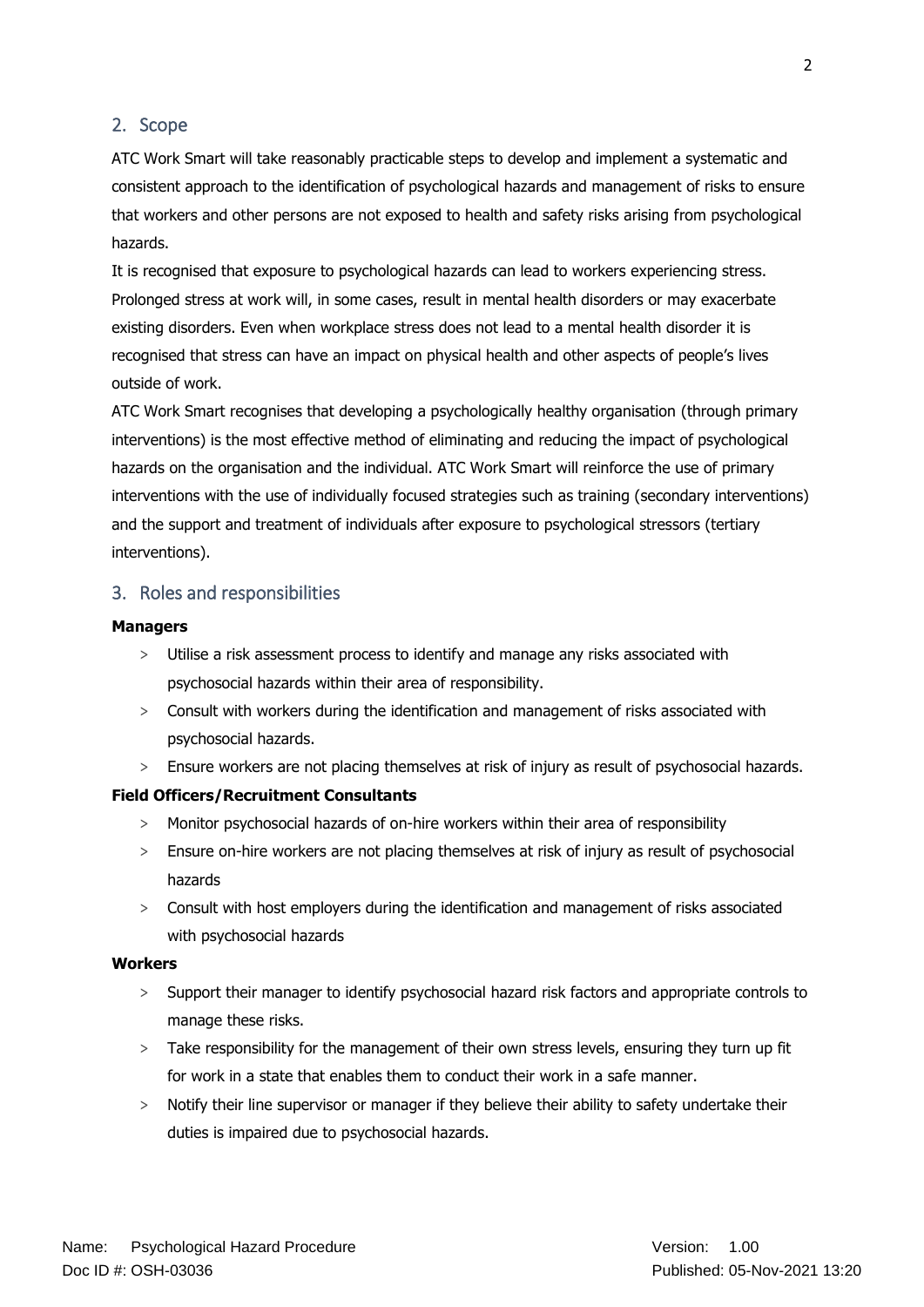## <span id="page-2-0"></span>4. What is Psychological Health?

Psychological Health is a state of wellbeing in which the individual can cope with the stresses of life, develop strong and positive relationships and work productively as a member of society.

The best way to have psychologically healthy workers and a psychologically healthy organisation is to provide good work. This will ensure ATC Work Smart retains productive and engaged workers and protects workers from injury. Good work is characterised by work that is meaningful, varied, provides an appropriate balance between effort and reward and allows the worker a sense of control. Workers participating in good work feel appreciated and supported by their managers. By focusing on the organisational systems that create psychological healthy workplaces and good work, ATC Work Smart aims to enhance workers' overall mental health and wellbeing and support workers to be productive members of our workplace and community.

Psychologically healthy organisations are characterised by:

- > A purposeful organisation with a culture of respectful behaviour
- > Organisational justice and fair and equitable systems of work
- > Supportive leadership
- > Positive team relationships
- > Reasonable demands (and manageable workloads)
- > Control and a say over how to do the work
- > Clear reporting lines
- > Meaningful work and role clarity
- > Physically safe work environments
- > Regular feedback and performance discussions
- > Opportunities to use existing skills and develop new skills
- > Job control and input from workers in decision making
- > A process for identifying and managing psychological risks.

Psychological stress is experienced when the individual's capacity to cope is exceeded by the demands placed on them. It is recognised that exposure to psychological hazards may lead to workers experiencing stress. Prolonged stress at work may result in mental health disorders or may exacerbate existing disorders. Even when workplace stress does not lead to a mental health disorder it is recognised that stress can have an impact on physical health and other aspects of peoples' lives outside of work.

#### <span id="page-2-1"></span>5. Mental health

Many workers will experience mental illness during their lives and ATC Work Smart aims to reduce the stigma of mental illness in the workplace and support workers to remain at work. ATC Work Smart recognises the importance of work in restoring mental health and aim to provide a supportive environment for this to occur. To achieve this aim, ATC Work Smart encourages the participation of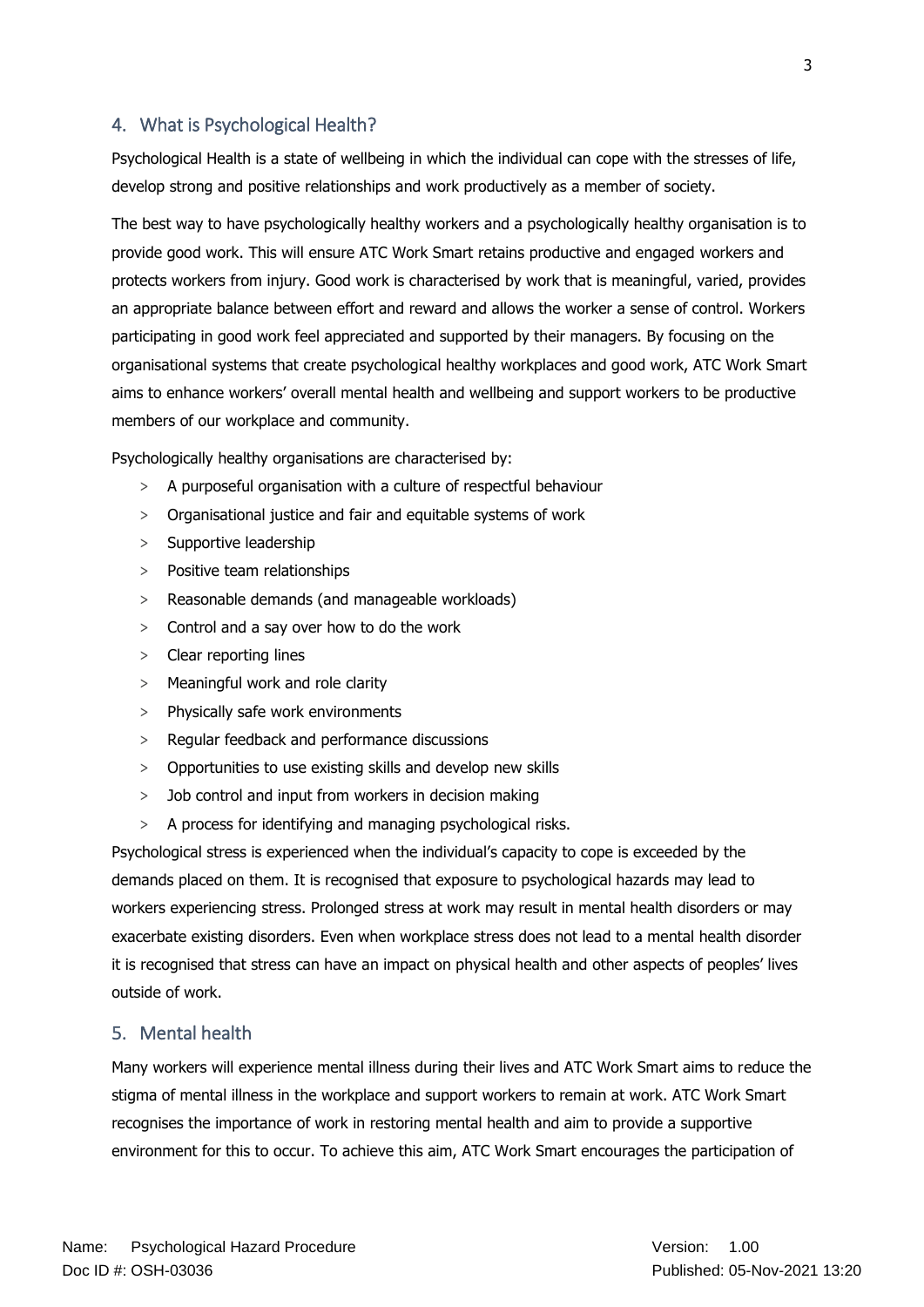managers and workers in educational mental health programs to reduce stigma and help all workers talk openly about mental illness and seek support from available services.

## <span id="page-3-0"></span>6. Psychosocial hazards and risk factors

Examples of work-related psychosocial hazards

| <b>Potential</b><br><b>Hazards</b> | <b>Organisational</b>                                                   | <b>Leadership &amp;</b><br><b>Management</b> | <b>Job</b>                                    | <b>Relationships</b> |  |
|------------------------------------|-------------------------------------------------------------------------|----------------------------------------------|-----------------------------------------------|----------------------|--|
| Job                                | Purpose of                                                              | Leader &                                     | Role clarity &                                | Co-worker            |  |
| <b>Resources</b>                   | organisation                                                            | manager                                      | purpose                                       | support              |  |
| (Lack of                           | Organisational                                                          | support                                      | Job control                                   |                      |  |
| resources may                      | justice                                                                 | Feedback &                                   | Resources                                     |                      |  |
| increase                           | Mental health                                                           | recognition                                  | (Time, people,                                |                      |  |
| stress)                            | support                                                                 |                                              | equipment)                                    |                      |  |
|                                    |                                                                         |                                              | Job-person fit                                |                      |  |
|                                    |                                                                         |                                              |                                               |                      |  |
| <b>Job Demands</b>                 |                                                                         |                                              | Workload                                      | Conflict             |  |
| (Excess                            |                                                                         |                                              | Cognitive                                     | (Bullying and        |  |
| demands may                        |                                                                         |                                              | demands                                       | harassment)          |  |
| create stress)                     |                                                                         |                                              | Emotional                                     |                      |  |
|                                    |                                                                         |                                              | demands                                       |                      |  |
|                                    |                                                                         |                                              | Conflicting                                   |                      |  |
|                                    |                                                                         |                                              | demands                                       |                      |  |
|                                    |                                                                         |                                              |                                               |                      |  |
| <b>Additional</b>                  | Unsafe work environment (dirty, noisy, isolated or potentially violent) |                                              |                                               |                      |  |
| <b>factors</b>                     |                                                                         |                                              | Existing physical and mental health of worker |                      |  |
| (May increase                      |                                                                         |                                              | Work-life balance                             |                      |  |
| stress)                            |                                                                         |                                              | Job security                                  |                      |  |

Evidence of workers experiencing job stress through exposure to psychological hazards may be seen through:

- > Excessive or unusual patterns of sick leave
- > High staff turnover and burnout
- > Withdrawal behaviours (e.g. not participating in work meetings and discussions)
- > Negative behaviours (e.g. disrespectful behaviour or misconduct)
- > Presenteeism (e.g. workers attending work while they are unwell and being unproductive)
- > Performance issues
- > Patient safety incidents
- > Safety errors and physical injuries
- > Mental illness (with anxiety and depression the most common disorders).

## <span id="page-3-1"></span>7. Managing the Risks

The management of ATC Work Smart will systematically and proactively eliminate or minimise psychological hazards at work. All managers must identify psychological hazards in their area and complete a risk assessment on these hazards.

ATC Work Smart will minimise risks from psychological hazards using appropriate controls.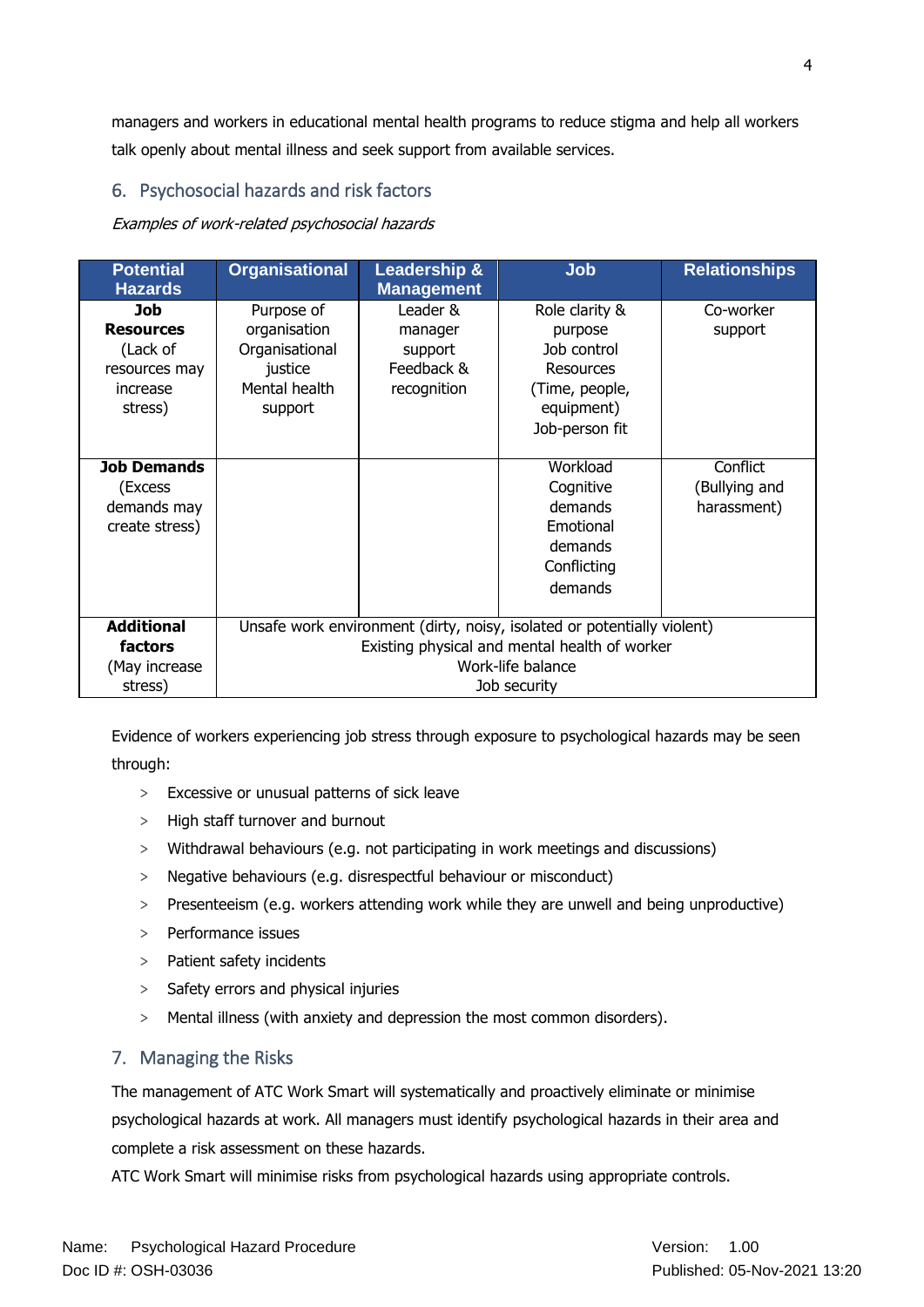There are three main categories of control measures to eliminate or minimise psychological hazards. The following three categories of controls work together to create a psychologically healthy organisation and protect the worker from harm:

- I. Primary interventions support positive organisational culture and systems of work. Primary interventions are systematic processes to design work that is clearly defined, meaningful and achievable within an environment of supportive leadership and positive behaviour. Primary interventions are the most effective way to eliminate psychological hazards and prevent injury.
- II. Secondary interventions focus on increasing the individual worker's capacity to cope with psychological hazards they may potentially be exposed to. These interventions may involve training in skills such as conflict resolution, resilience, mindfulness or stress management. These interventions are a helpful addition and support primary interventions.
- III. Tertiary interventions are implemented once exposure to a psychological hazard has occurred. The ATC Work Smart Employee Assistance Program (EAP) is an example of a tertiary intervention. Tertiary interventions are designed to reduce the impact of the hazard on the individual and/or to assist in recovery from psychological injury.

It is important to note that managing risks to psychological health does not preclude reasonable management actions such as managing poor performance.

## <span id="page-4-0"></span>8. Hazard Identification

ATC Work Smart managers will identify any psychological hazards in the work area. Hazards are things or situations which have the potential to cause harm including psychological injury. Psychological hazards can be identified through:

- > Regular Worksite Safety Inspections that involve discussions with workers
- > Observations of worker behaviour and workplace interactions
- > Sick leave patterns and turnover
- > Discussions with workers (e.g., team meetings and individual discussions)
- > Complaints and grievances from workers
- > Incident and injury data / reports.

When a psychological health hazard is reported or identified, a preliminary assessment should be conducted by the manager, in consultation with the worker or workgroup involved. Managers need to ensure natural justice and ensure the privacy of all individuals if the actions (or alleged actions) of another person are involved.

## <span id="page-4-1"></span>9. Risk Assessment

When it is not possible to eliminate an identified psychological hazard immediately a risk assessment must be conducted. The risk assessment should be completed by the manager in consultation with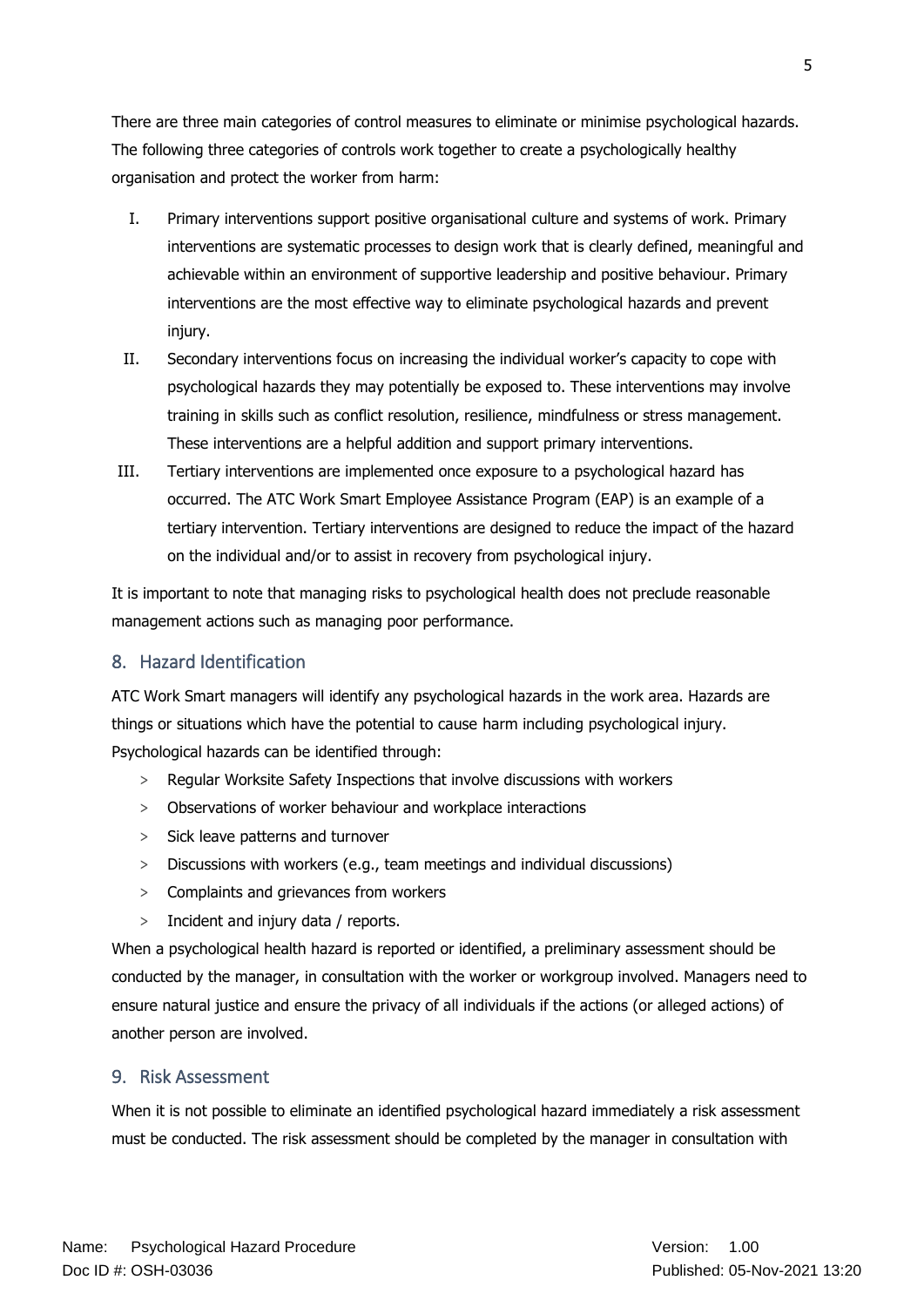affected workers and Health and Safety Committee Representative, where relevant, to ensure suitable risk control measures are identified and implemented.

## **Refer to: WHS Risk Management Procedure**

For each hazard the risk assessment should:

- > Identify whether the hazard is likely to result in psychological injury
- > Identify which workers are most at risk of exposure to the hazard
- > The consequence if exposure occurs
- > The likely outcomes for workers from exposure to the hazards
- > Determine the risk control measure(s) to implement
- > Review the effectiveness of existing control measures.

## <span id="page-5-0"></span>10. Risk Control Measures

When managing psychological hazards appropriate risk control measures must be implemented to eliminate or reduce the risks through primary interventions that improve organisational systems and reduce worker distress. Where the risk is unable to be eliminated, consideration should be given to how primary and secondary interventions may be implemented to reduce the risk.

#### **For examples of control measures refer to appendix 1 in this document.**

## <span id="page-5-1"></span>11. Monitor and Review

Any implemented control measure must be reviewed in consultation with relevant workers to ensure that it remains adequate.

Steps in the review may include:

- > information from workers via surveys and consultation
- > a review of accident and incident data (stress-related)
- > observations and anecdotal reports.

## <span id="page-5-2"></span>12. Training and Education

In order to reduce the risk to a worker's health and safety arising from psychological hazards in the workplace, appropriate information, training, instruction and supervision must be provided to any worker on the following:

- > Clear information on the work to be performed and results to be achieved
- > The standards by which the work will be assessed
- > Information about respectful behaviour in the workplace
- > Information about how to report a psychological hazard
- > Information about existing strategies to reduce the risk of psychological injury
- > Information about the Employee Assistance Program (EAP) and how to access it.

## <span id="page-5-3"></span>13. Consultation and Communication

All affected workers should be consulted when identifying psychological hazards and developing solutions to these hazards.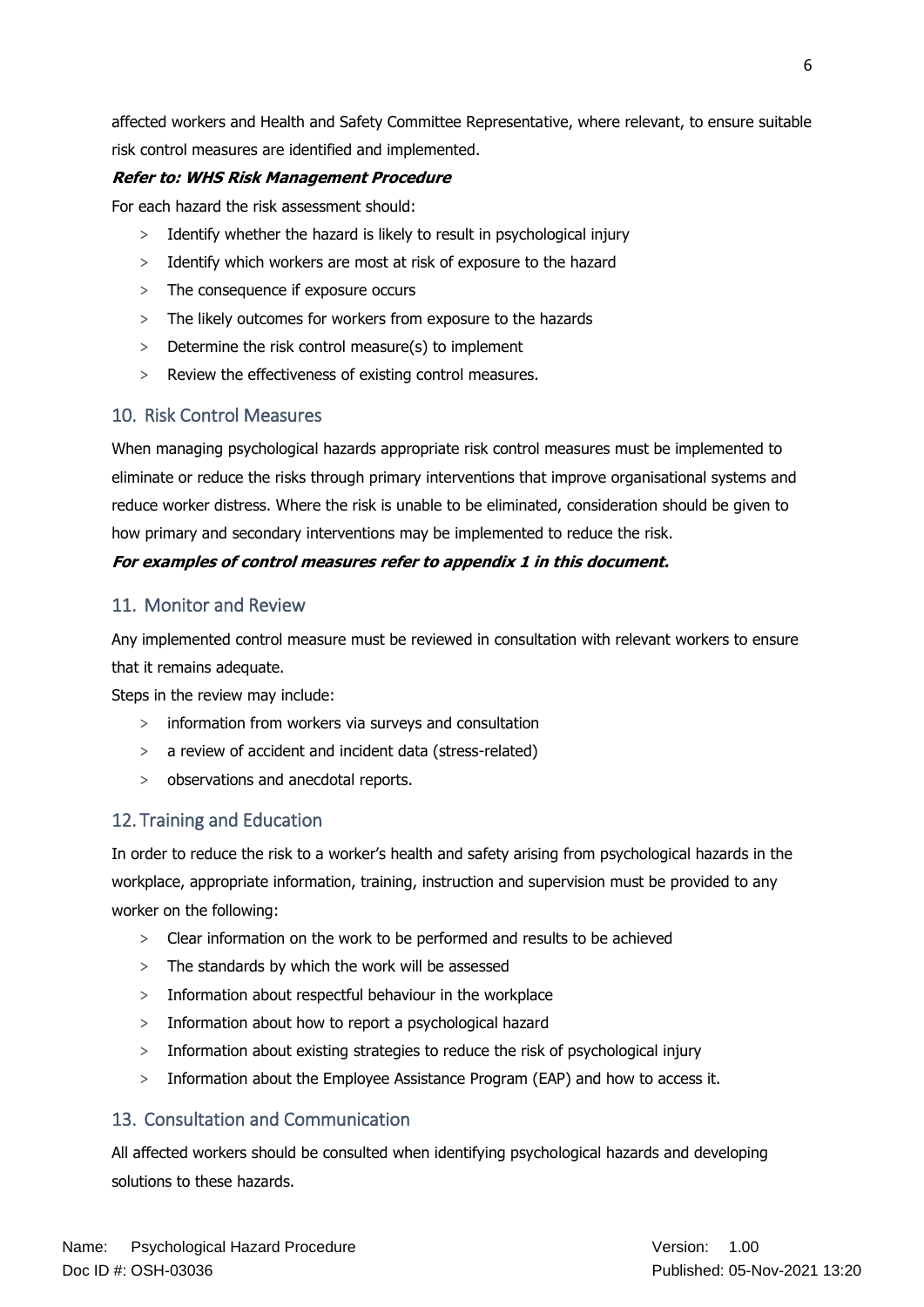## <span id="page-6-0"></span>14. Reporting and Incident Management

Efficiency and timely hazard and incident reporting, investigation and resolution is an integral component of a successful and compliant safe work system.

Where a psychological injury has been sustained by a worker, the injury must also be reported . All injuries must be reported within 24 hours, regardless of whether a claim for workers compensation will be made.

**Refer to: Incident, Hazard reporting and Investigation procedure.**